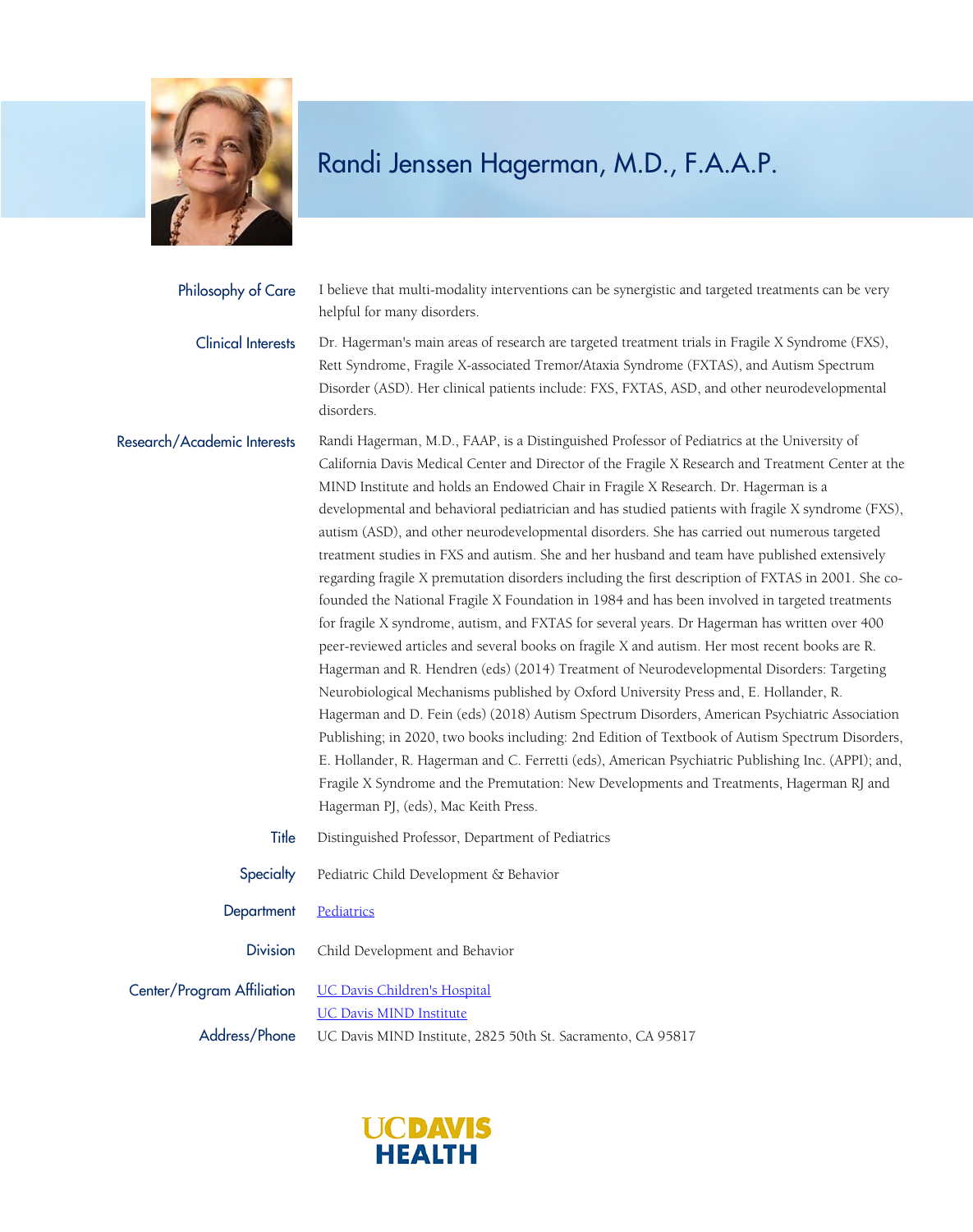

| <b>Additional Phone</b>         | Clinic Phone: 916-703-0300                                                                                    |
|---------------------------------|---------------------------------------------------------------------------------------------------------------|
|                                 | Clinic Fax: 916-703-0240                                                                                      |
|                                 | Physician Referrals: 800-4-UCDAVIS (800-482-3284)                                                             |
| Email                           | Julie.morcillo@ucdmc.ucdavis.edu                                                                              |
| Languages                       | Spanish                                                                                                       |
| Education                       | M.D., F.A.A.P., Stanford University School of Medicine, Palo Alto CA 1975                                     |
|                                 | B.S., UC Davis, Davis CA 1971                                                                                 |
| Internships                     | Stanford University School of Medicine, Palo Alto CA 1975-1976                                                |
| Residency                       | Stanford University School of Medicine, Palo Alto CA 1976-1977                                                |
|                                 | UC San Diego, La Jolla CA 1979-1980                                                                           |
| <b>Fellowships</b>              | UC San Diego, La Jolla CA 1978-1980                                                                           |
| <b>Board Certifications</b>     | American Board of Pediatrics                                                                                  |
| <b>Professional Memberships</b> | American Academy of Pediatrics                                                                                |
|                                 | Committee for Pediatric Research UC Davis                                                                     |
|                                 | Editorial Board of Molecular Autism                                                                           |
|                                 | Fragile X Society of India, Scientific Advisor                                                                |
|                                 | Internal Advisory Board for Building Interdisciplinary Research Careers in Womens Health<br>(BIRCWH) UC Davis |
|                                 | Leadership Committee of the MIND Institute                                                                    |
|                                 | Scientific Advisory Board of the US Jerome Lejeune Foundation                                                 |
|                                 | Scientific and Clinical Advisory Committee of the National Fragile X Foundation                               |
|                                 | Senses Cultural Board Member                                                                                  |
|                                 | Society for the Scientific Study of Behavioral Phenotypes                                                     |
|                                 | Society of Developmental and Behavioral Pediatrics                                                            |
|                                 | The International Association for the Scientific Study of Intellectual Disabilities (FIASSID) - Fellow        |
|                                 | Western Society of Pediatric Research                                                                         |
| <b>Honors and Awards</b>        | UC Davis Endowed Chair in Fragile X Research, 2005 to present                                                 |
|                                 | Emil M. Mrak International Award, Cal Aggie Alumni Association, 2017                                          |
|                                 | International Sisley-Jerome Lejeune Award, Strasbourg, 2014                                                   |
|                                 | C. Anderson Aldrich Award for Outstanding Career Achievement, American Academy of Pediatrics,<br>SODBP, 2014  |

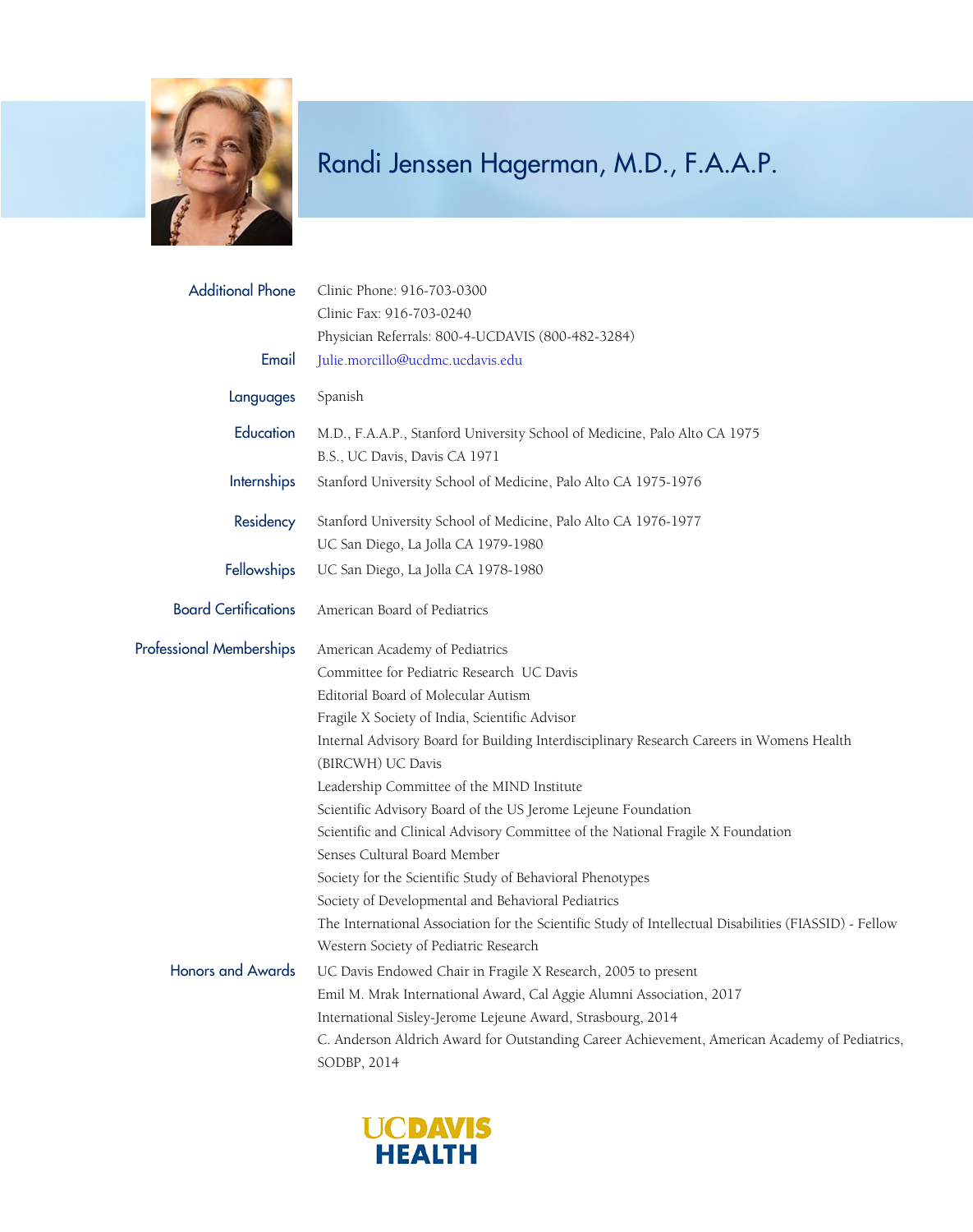

Distinguished Scholarly Public Service Award, UC Davis, Office of the Academic Senate, 2014 The Pearl H. Rieger Award, Rush Neurobehavioral Center, 2012 Sewall Rehabilitation Center: Distinguished Service Award, 2011 Distinguished Alumni Award, UC Davis, College of Biological Sciences, 2011 Distinguished Alumni Award, UC Davis College of Biological Sciences, 2011 Board of Directors, National Fragile X Foundation, 1997 to 2010 Princeton Lecture Series Fellowship, 2010 Review of Application on FXTAS for Veterans Administration, 2012 FAS Task Force of Santa Clara Advisory Board, 2003, 2004, 2005, 2006, 2007, 2008, 2009 Advisory Board of the Fragile X Association of Northern California, 1996 to 2009 Scientific Council of L'Association Mosaiques (Paris), 1997 to 2009 Advisory Committee for the VA/UCD General Clinical Research Center, 2003, 2004, 2005, 2006, 2007, 2008, 2009 Advisory Board of the Los Angeles Fragile X Association, 1997 to 2009 Lifetime Achievement Award, National Fragile X Foundation, 2008 UC Davis Distinguished Scholarly Public Service Award, 2005 UC Davis Deans Excellence in Mentoring Award, 2005 Namesake (with Paul Hagerman), Hagerman Award for Research in FXTAS, International Association for the Study of Intellectual Deficiency, 2004 IASSID Distinguished Achievement Award for Scientific Literature, 2004 NFXF named the Hagerman Award for Research in FXTAS after the research of Randi and Paul Hagerman, 2004 SOM Faculty Research Award, UC Davis, 2004 Distinguished Visiting Professor, La Trobe University, Melbourne, Australia, 2004 The Rhoda G. & Bernard G. Sarnat Endowed Lecturer, Cedars Sinai Medical Center, Los Angeles, 2004 The 2003 Andrew J. Kirch Visiting Scholar at U of Rochester, 2003 Director of Research: Colorado UAP, 1997, 1998, 1999, 2000 Associate Editor of the American Journal on Mental Retardation, 1996, 1997, 1998 Distinguished Visiting Fellow, LaTrobe University, Melbourne, Australia, 1995 Bonfils-Stanton Foundation Award for Science including Medicine, 1993 Jerrett Cole Award, National Fragile X Foundation, 1992 North Metro Community Services Award, 1985 Community Service Award from Passages, One of 14 "Women Who Care 1985", 1985 Innovative Research Award from AAMD American Association of Mental Deficiency Colorado

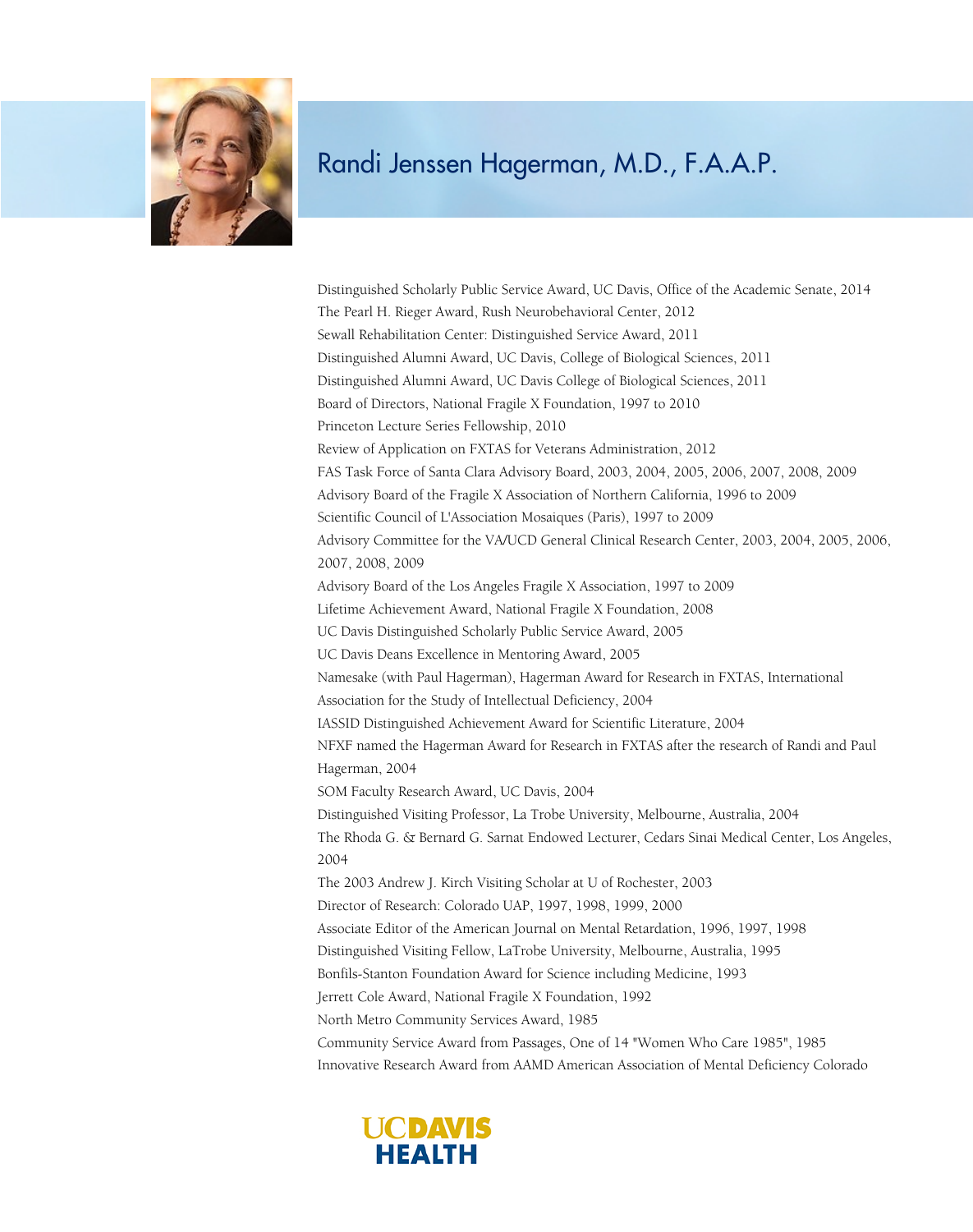

Chapter, 1984 Outstanding Intern of the Year Award: Stanford Medical School, Pediatrics Department, 1976 Valedictorian of graduating class; graduation speaker (U.C. Davis; College of Letters and Science), 1971 Select Recent Publications https://pubmed.ncbi.nlm.nih.gov/?term=Hagerman%2C+Randi%5Bauthor%5D%26amp% 3Bsort=date

> McKinney WS, Bartolotti J, Khemani P, Wang JY, Hagerman RJ, Mosconi MW. Cerebellar-cortical function and connectivity during sensorimotor behavior in aging FMR1 gene premutation carriers. Neuroimage Clin. 2020;27:102332. doi:10.1016/j.nicl.2020.102332. Epub 2020 Jul 2. PMID: 32711390.

Berry-Kravis E, Horrigan JP, Tartaglia N, Hagerman R, Kolevzon A, Erickson CA, Hatti S, Snape M, Yaroshinsky A, Stoms G; FXS-001 Investigators, Glass L, Jones NE. A Double-Blind, Randomized, Placebo-Controlled Clinical Study of Trofinetide in the Treatment of Fragile X Syndrome. Pediatr Neurol. 2020 Sep;110:30-41. doi:10.1016/j.pediatrneurol.2020.04.019. Epub 2020 May 23. PMID:32660869.

Schneider A, Winarni TI, Cabal-Herrera AM, Bacalman S, Gane L, Hagerman P, Tassone F, Hagerman R. Elevated FMR1-mRNA and lowered FMRP - A double-hit mechanism for psychiatric features in men with FMR1 premutations. Transl Psychiatry. 2020 Jun 23;10(1):205. doi:10.1038 /s41398-020-00863-w. PMID:32576818.

Cabal-Herrera AM, Tassanakijpanich N, Salcedo-Arellano MJ, Hagerman RJ. Fragile X-Associated Tremor/Ataxia Syndrome (FXTAS): Pathophysiology and Clinical Implications. Int J Mol Sci. 2020 Jun 20;21(12):4391. doi:10.3390/ijms21124391. PMID:32575683.

Jasoliya M, Bowling H, Petrasic IC, Durbin-Johnson B, Klann E, Bhattacharya A, Hagerman R, Tassone F. Blood-Based Biomarkers Predictive of Metformin Target Engagement in Fragile X Syndrome. Brain Sci. 2020 Jun 10;10(6):361. doi:10.3390/brainsci10060361. PMID:32531912.